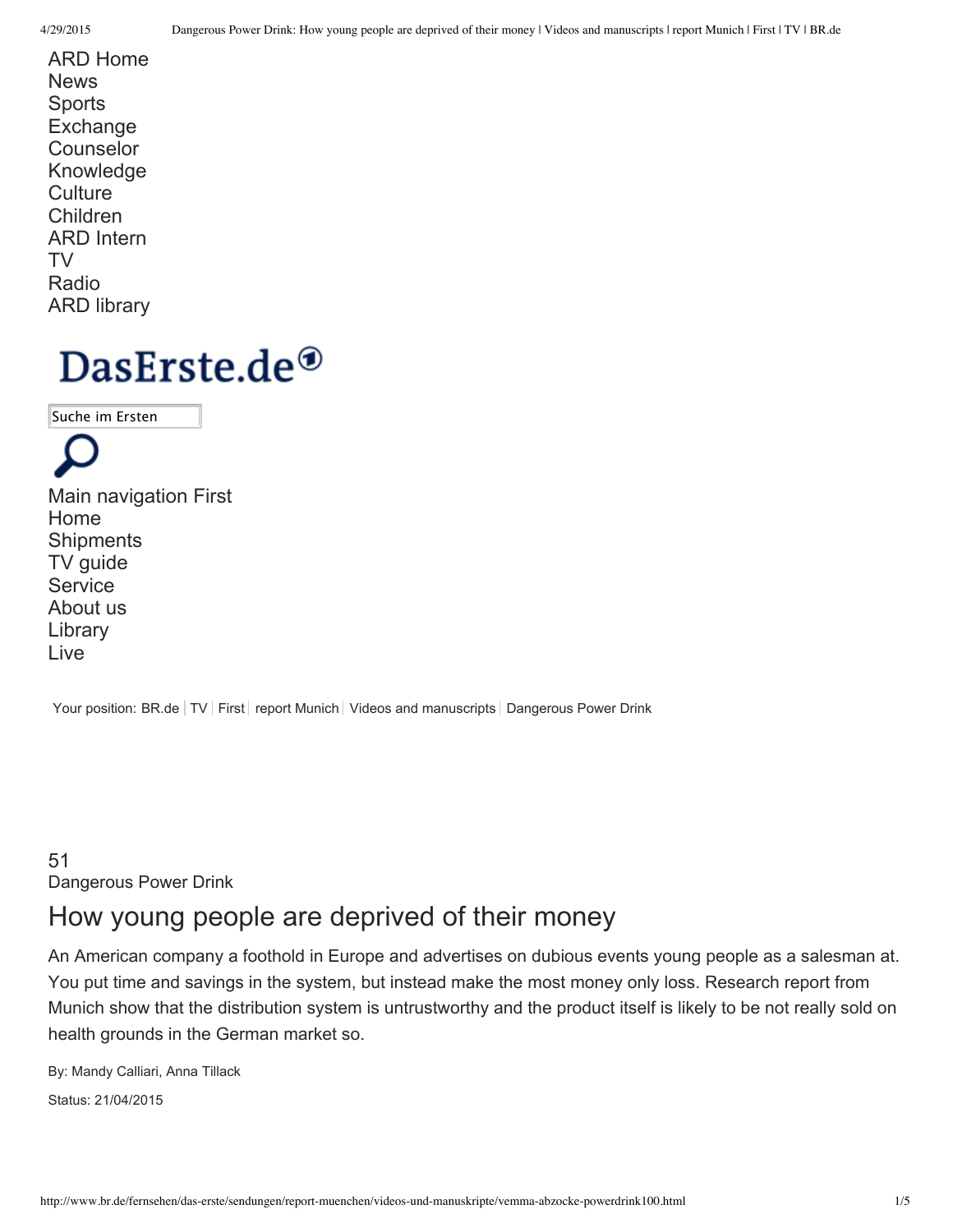

Dangerous Power Drink: How young people are deprived of their money

*"Are you going to the person who can earn 100,000 euros a year with Vemma."*

"You have to get up, you have to wake up, you have to just do it. Will the 10 in your system."

*"Take Vemma seriously, take this video seriously, it looks to you 400 times."*

Collage YouTube: *"... and next month my business is again completely collapsed."*

They all work as a representative for Vemma - an American company. Releases: energy drinks and dietary supplements. Worldwide sales: 300 million euros, now the European market is conquered. But more and more critical voices are being raised. It is said that the distribution system of the company was not serious, especially young people would lose money and the products are actually harmful ...

Is there any truth to these allegations?

Our trail leads us to Vorarlberg in Austria. Here the business with the energy drink is booming. Paul Rusching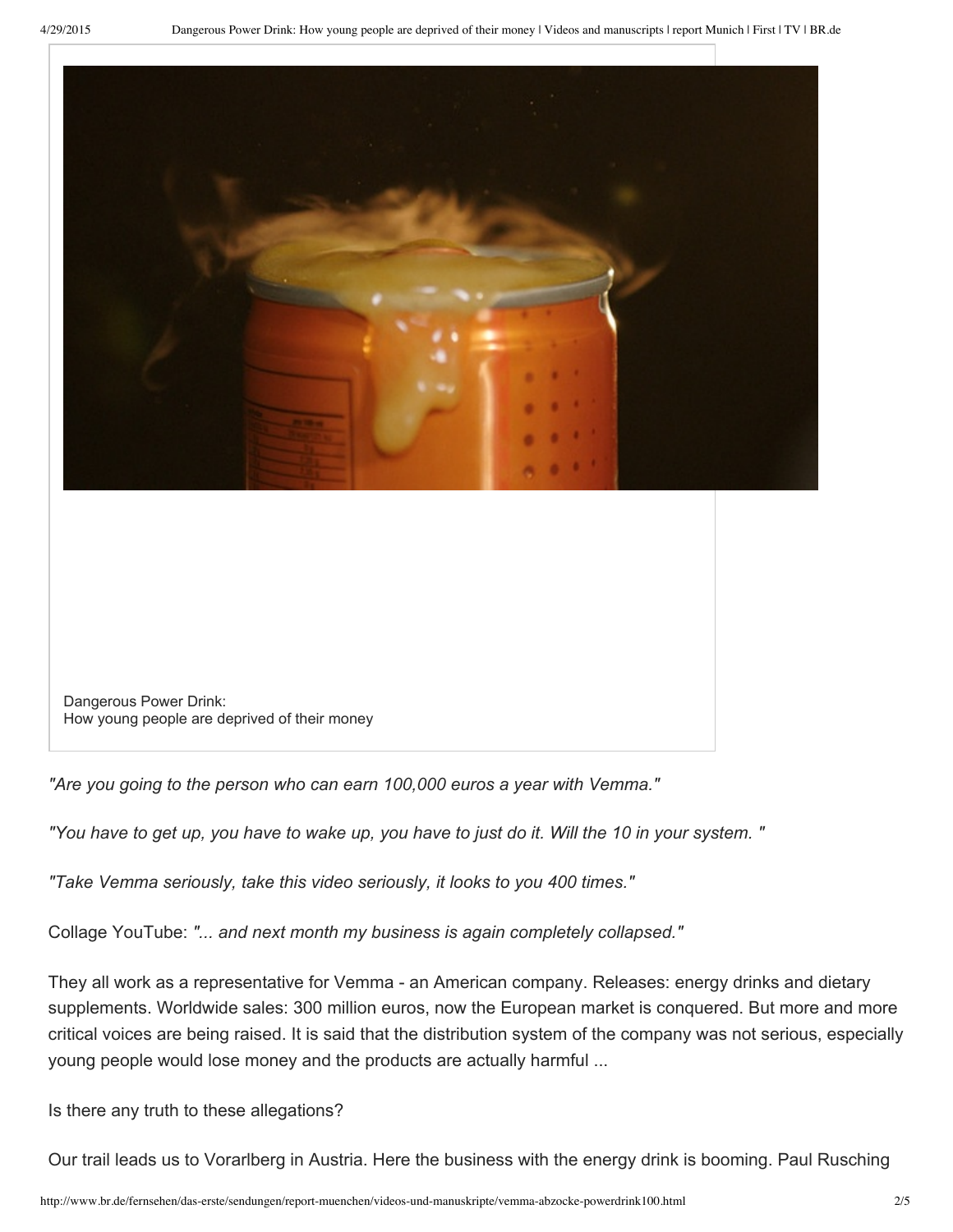4/29/2015 Dangerous Power Drink: How young people are deprived of their money | Videos and manuscripts | report Munich | First | TV | BR.de

of consumer protection, the development has been observed. Throughout the region, there was a sudden Vemma private parties. Vemma representatives come with expensive cars on a garden party to treat young people as customers and, ultimately, to sellers.

Paul Rusching, Consumer Protection Vorarlberg: " *Here is a classic group dynamics is generated very close force and anyone who gets out is viewed at an angle. "*

We want to get an idea of this system, and attend an information event in Munich. An office building in the industrial area. We filmed with a hidden camera. The room is full of young people. As soon as we sat down, a can is pressed into our hands. Man trying to recruit us. Quote from the memorandum:

*"The agent helps the body. In this vials are 20 kilos of fruit and vegetables."*

The advertising is still abstruse:

*"If you have burns or cuts you, then you can simply do it, that heals."*

The company emphasizes enforce compliance and ethical standards in marketing. If one of the so-called affiliates, are the seller, not stick to it, Vemma reach for its own account, of course, immediately. Does it mean?

Sandra was at an event. She was promised that her seriously ill father no longer have to go to the doctor, but instead simply to drink Vemma.

Sandra: " One should not go to doctors. Just buy the drink, then the whole disease is gone. I find that simply *outrageous that they are so piss people with it. "*

We show the product Daniela Krehl of the Verbraucherzentrale Bayern.

Daniela Krehl, Consumer Bavaria: " *When I look at the ingredients list comes first water, then fructose, then any flavorings. Actually, cheapest production. "*

Also: A dietary supplement may be sold in Germany only in 30ml portions, Vemma recommends twice daily. However, the vitamin dose in this amount is not healthy, but dangerous:

Daniela Krehl, Consumer Bavaria: " *With Vitamin D growth disorders are known, for example, the case of* vitamin A can cause nausea, vomiting, but also to changes in the mucosa or visual impairment. This product *should not be sold in Germany.*

Then we tell Daniela Krehl yet the bottle price: 37,50 Euro.

147 euros per month spent Maik. One third of his trainee salary. He was just 18th

Maik: "I have spent a total of  $\epsilon$  1000 for the products and I have earned with the company Vemma 30.46 *euros. "*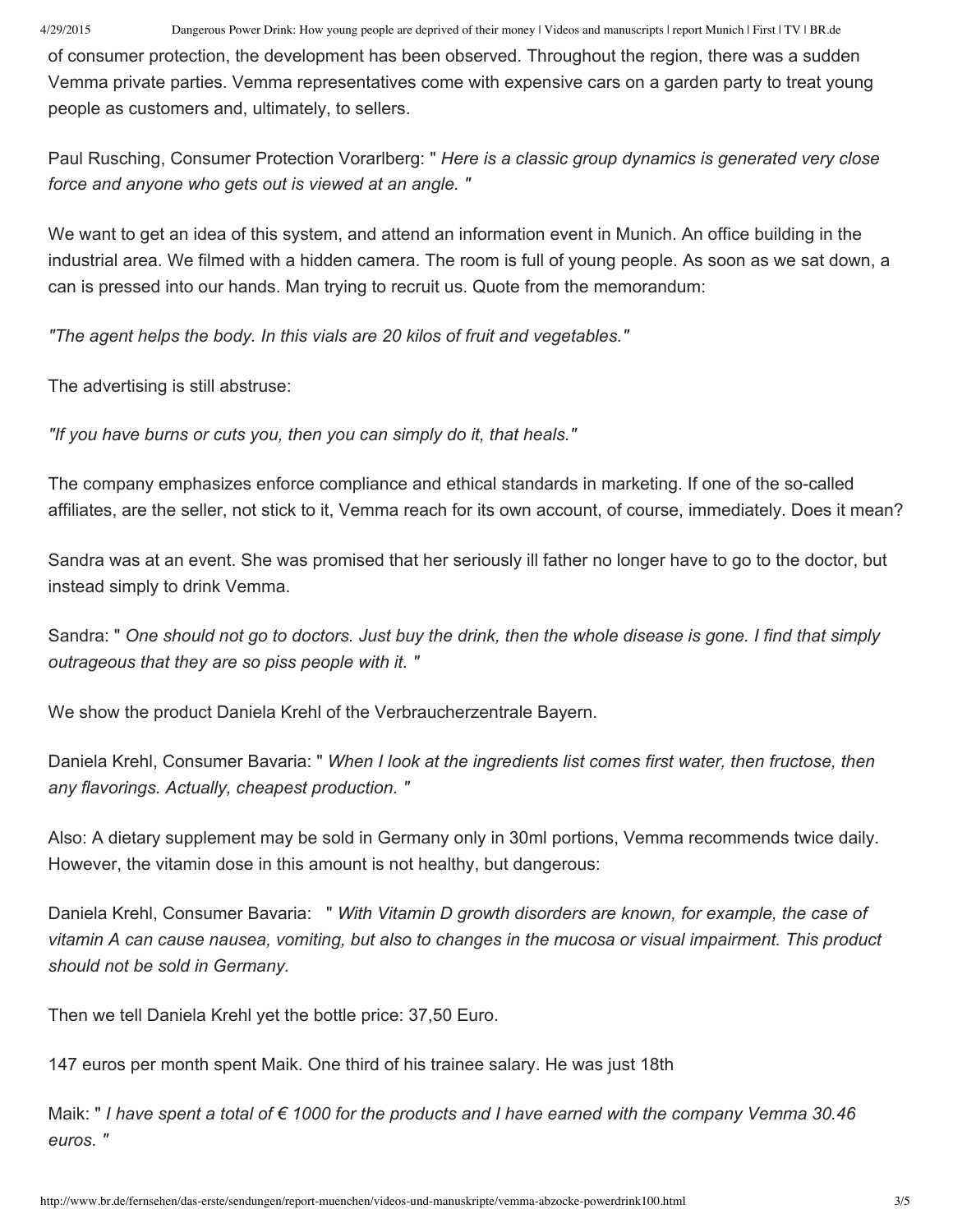4/29/2015 Dangerous Power Drink: How young people are deprived of their money | Videos and manuscripts | report Munich | First | TV | BR.de

Why? There are many bonus types, but they are difficult to reach. This business is, many people have to recruit. But that create the least that make just a little business. For each package purchased collecting points. In a certain number of points, namely when people order drinks worth over € 600, you get the Cycle Bonus: 16 €.

Maik works hard drives to meetings, sitting night after night on a PC. But his friends are not. It is no money.

Paul Rusching, Consumer Protection Vorarlberg: " *The essential point is that this system produces losers. "*

Paul Rusching now working on a criminal complaint against the sale of Vemma. Also in Switzerland, a lawsuit is being prepared.

We have the system of a German lawyer consider.

Dr. Olaf Erik Kraatz, lawyer, Free University of Berlin: " *If one looks at these individual cases at Vemma, looks at the conditions, it looks that the whole constitutes a prohibited pyramid scheme. "*

On request vemma gives us an interview. We are invited into a Munich PR agency:

Report München: " *Critics say the system is a pyramid scheme and is against the law against unfair competition. What do you say to this charge? "*

Christopher Rapp, Country Director DACH at Vemma: " *Here I should like to emphasize that it is Vemma is a legitimate multi-level marketing and not an illegal pyramid scheme. Our affiliates need to lose no minimum quantities of products provided by us and get all the information and materials for training. "*

Report München: " *But now a lawsuit is checked against the company both in Austria and in Switzerland. Untitled? "*

Christopher Rapp, Country Director DACH at Vemma: " *Is not known to me. "*

Mike has bought, lost money trying to recruit new. In vain. A friend of his goes even further:

Maik: " The buddy has told me I should please shut up because he was not yet 18. When he had enrolled him the date of birth was simply time for a year changed that stood in the system that he is 18. "

Christopher Rapp, Country Director DACH at Vemma: " *If we find that in some cases, minors have taken a affiliate activity in the past, these contractual relationships are naturally terminated immediately. "*

Maik has lost enough, he got out.

Manuscript to Print

Manuscript in PDF format:

# CONSIGNMENT INFO